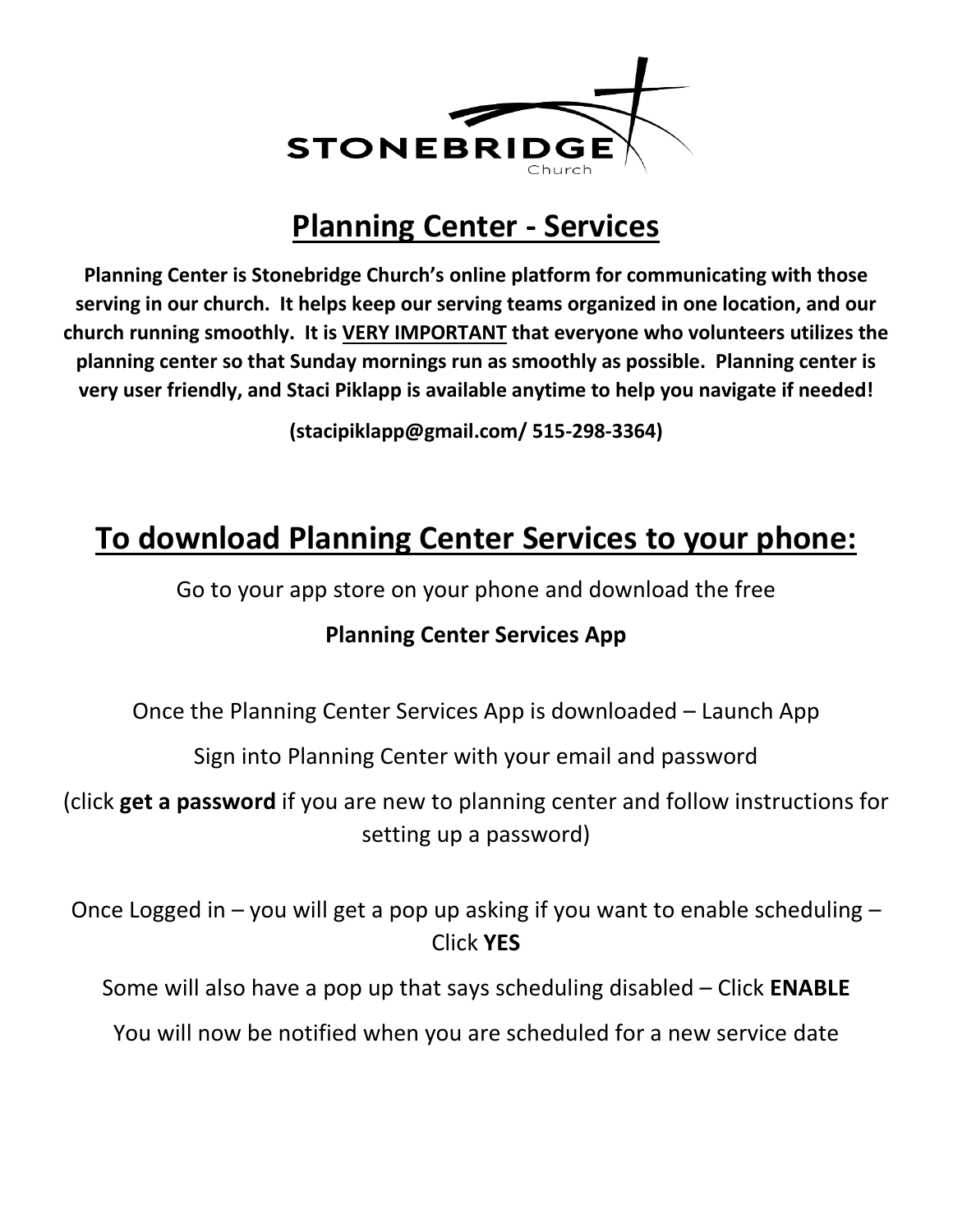Now you should be on the home page – you should see at the top

3 menu lines – then **My Schedule – Plans**

**My Schedule** is where you will find the list of dates you are scheduled to serve and where.

**Plans** is the list of each Sunday service and where **D6 teams** will find their

**Lesson Plans**

## **LESSON PLANS for D6 TEACHERS**

To access your **Lesson Plan** for the date you are scheduled to serve – Click **Plans**

Next Click on **Weekend Services**

Then **Weekend Services** Again

This will bring you to a list of Sunday Service Dates.

Click on the date of Service you are scheduled to serve.

(They will appear highlighted)

Once that service date opens, scroll all the way to the bottom of the page and Click on **Files**

That will open to show each classroom that has a lesson plan – click on the appropriate classroom you are serving in, and download the Lesson Plan right to your phone.